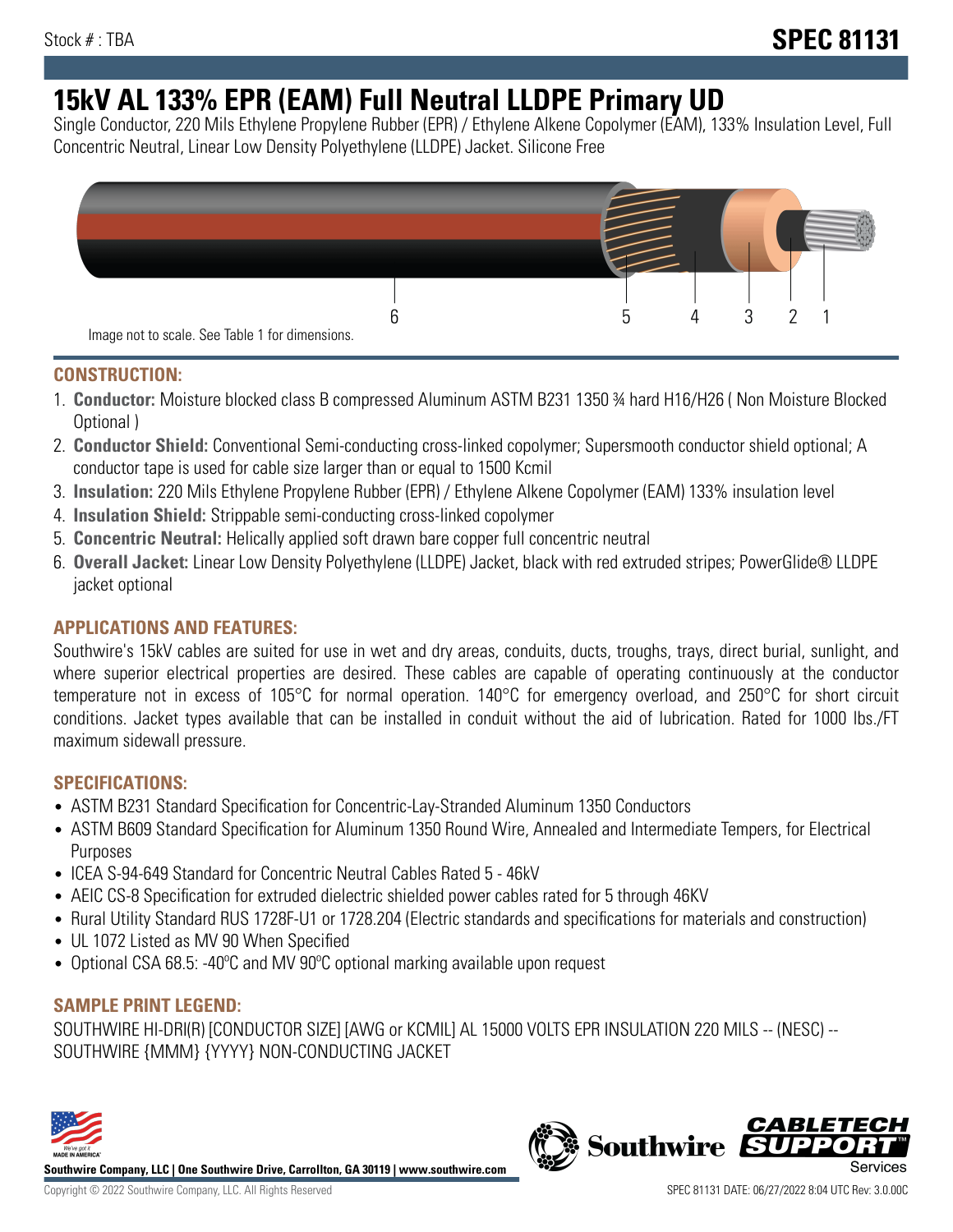#### **Table 1 – Weights and Measurements**

| Stock<br>Number | Cond<br><b>Size</b> | <b>Diameter</b><br>Over<br>Conductor | Diameter<br>Over<br>Insulation | lnsul.<br><b>Thickness</b> | Diameter<br>Over<br>Insulation<br><b>Shield</b> | Concentric<br><b>Neutral</b> | Neutral DC<br>Resistance<br>$25^{\circ}$ C | Jacket<br><b>Thickness</b> | Approx.<br>0D | Approx.<br>Weight | Min<br>Bending<br>Radius | Max Pull<br>Tension* |
|-----------------|---------------------|--------------------------------------|--------------------------------|----------------------------|-------------------------------------------------|------------------------------|--------------------------------------------|----------------------------|---------------|-------------------|--------------------------|----------------------|
|                 | AWG/<br>Kcmil       | inch                                 | inch                           | mil                        | ınch                                            | No. x AWG                    | $\Omega$ /1000ft                           | mil                        | inch          | Ib<br>/1000ft     | inch                     | Ib                   |
| TBA             | 3/0<br>(19)         | 0.443                                | 0.920                          | 220                        | .000                                            | 16x12                        | 0.104                                      | 50                         | .260          | 967               | 10.                      | 1007                 |

All dimensions are nominal and subject to normal manufacturing tolerances

◊ Cable marked with this symbol is a standard stock item

\* Pulling tension based on pulling eye directly connected to conductor

# Hi-Dri-Plus® - Water Blocking Powder

^ Super Smooth Conductor Shield

#### **Table 2 – Electrical and Engineering Data**

| Cond.<br>Size | 'DC.<br>Resistance<br>$\circledR$ 25°C $^\circ$ | AC<br>Resistance<br>@ 90 $\circ$ C | Capacitive<br>Reactance @<br>60Hz | Inductive<br>Reactance<br>@ 60Hz | Charging<br>Current | <b>Dielectric</b><br>Loss | Zero<br>Sequence<br>Impedance* | Positive<br>Sequence<br>Impedance <sup>®</sup> | Short<br>Circuit<br>Current @<br>30 Cycle | Allowable<br>Ampacity in<br>Duct 90°C† | Allowable<br>Ampacity<br><b>Directly</b><br>Buried 90°C‡ |
|---------------|-------------------------------------------------|------------------------------------|-----------------------------------|----------------------------------|---------------------|---------------------------|--------------------------------|------------------------------------------------|-------------------------------------------|----------------------------------------|----------------------------------------------------------|
| AWG/<br>Kcmil | $\Omega/1000$ ft                                | $\Omega/1000$ ft                   | $M\Omega^*1000$ ft                | $\Omega/1000$ ft                 |                     | A/1000ft W/1000ft         | $\Omega/1000$ ft               | $\Omega$ /1000ft                               | Amp                                       | Amp                                    | Amp                                                      |
| 3/0<br>(19)   | 0.105                                           | 0.132                              | 0.036                             | 0.044                            | 0.238               | 41.247                    | $0.238 + 0.047$                | $0.136 + 0.043$                                | 8582.3                                    | 205                                    | 250                                                      |

\* Calculations are based on three cables triplexed / concentric shield / Conductor temperature of 90°C / Shield temperature of 45°C / Earth resistivity of 100 ohmsmeter

† Ampacities are based on Figure 7 of ICEA P-117-734 (Single circuit trefoil, 100% load factor, 90°C conductor temperature, earth RHO 90, 36" burial depth)

‡ Ampacities are based on Figure 1 of ICEA P-117-734 (Single circuit trefoil, 100% load factor, 90°C conductor temperature, earth RHO 90, 36" burial depth)

#### **Table 3 – Weights and Measurements (Metric)**

| Stock<br>Number | Cond.<br>Size <sup>1</sup> | <b>Diameter</b><br>Over<br>Conductor | <b>Diameter</b><br>Over<br>Insulation | Insul.<br><b>Thickness</b> | <b>Diameter</b><br>Over<br>Insulation<br><b>Shield</b> | Concentric<br><b>Neutral</b> | Neutral DC<br>Resistance<br>$25^{\circ}$ C | Jacket<br><b>Thickness</b> | Approx.<br>0D | Approx.<br>Weight | Min<br>Bending<br>Radius | Max Pull<br>Tension* |
|-----------------|----------------------------|--------------------------------------|---------------------------------------|----------------------------|--------------------------------------------------------|------------------------------|--------------------------------------------|----------------------------|---------------|-------------------|--------------------------|----------------------|
|                 | AWG/<br>Kcmil              | mm                                   | mm                                    | mm                         | mm                                                     | No. x AWG                    | $\Omega$ /km                               | mm                         | mm            | ka/km             | mm                       | newton               |
| <b>TBA</b>      | 3/0<br>(19)                | 11.25                                | 23.37                                 | 5.59                       | 25.40                                                  | 16x12                        | 0.34                                       | 1.27                       | 32.00         | 439               | 254.00                   | 4481                 |

All dimensions are nominal and subject to normal manufacturing tolerances

◊ Cable marked with this symbol is a standard stock item

\* Pulling tension based on pulling eye directly connected to conductor

# Hi-Dri-Plus® - Water Blocking Powder

^ Super Smooth Conductor Shield

## **Table 4 – Electrical and Engineering Data (Metric)**

| Cond<br>Size          | DC<br>Resistance<br>@ 25°C | АC<br>Resistance<br>$@90^{\circ}C$ | Capacitive<br>Reactance<br>@ 60Hz | Inductive<br>Reactance<br>@ 60Hz | Charging<br>Current | <b>Dielectric</b><br>Loss | Zero<br>Sequence<br>Impedance* | Positive<br>Sequence<br>Impedance* | Short<br>Circuit<br>Current @<br>30 Cycle | Allowable<br>Ampacity in<br>Duct 90°C1 | Allowable<br>Ampacity<br><b>Directly</b><br>Buried 90°C‡ |
|-----------------------|----------------------------|------------------------------------|-----------------------------------|----------------------------------|---------------------|---------------------------|--------------------------------|------------------------------------|-------------------------------------------|----------------------------------------|----------------------------------------------------------|
| AWG/<br>Kcmil         | $\Omega$ /km               | $\Omega$ /km                       | $M\Omega^*$ km                    | $\Omega$ /km                     | A/km                | W/km                      | $\Omega/1000$ ft               | $\Omega/1000$ ft                   | Amp                                       | Amp                                    | Amp                                                      |
| $\frac{3}{0}$<br>(19) | 0.3445                     | 0.43                               | 0.0110                            | 0.1444                           | 0.781               |                           | 135.3248   0.238+j0.047        | $0.136 + j0.043$                   | 8582.3                                    | 205                                    | 250                                                      |

\* Calculations are based on three cables triplexed / concentric shield / Conductor temperature of 90°C / Shield temperature of 45°C / Earth resistivity of 100 ohmsmeter



**Southwire Company, LLC | One Southwire Drive, Carrollton, GA 30119 | www.southwire.com**